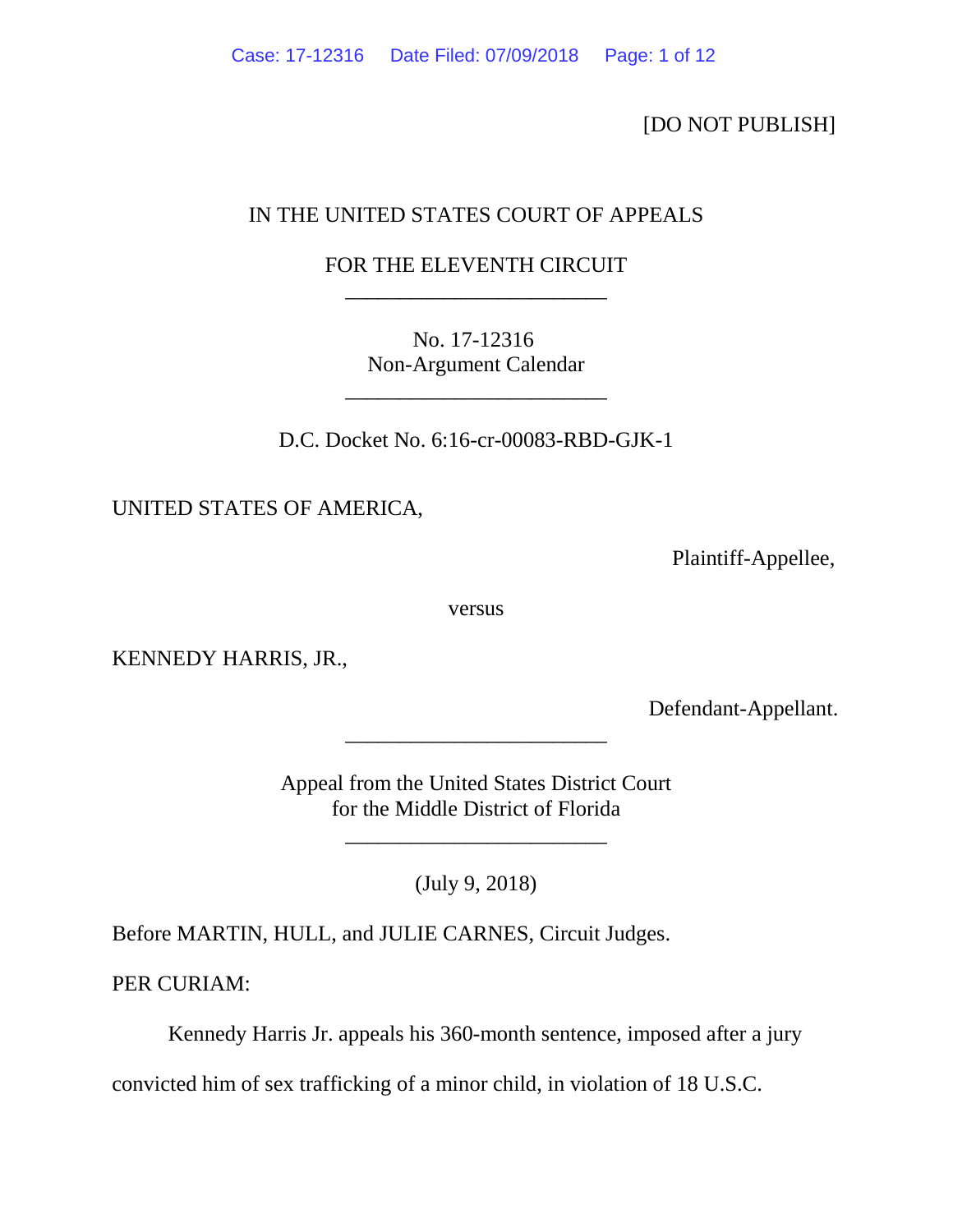§ 1591(a), (b)(1), as well as employing, using, persuading, inducing, enticing, or coercing a minor to engage in sexually explicit conduct for the purposes of producing child pornography, in violation of 18 U.S.C. § 2251(a). On appeal, Harris argues the district court abused its discretion when it declined to continue his sentencing so he could have a full competency evaluation, with a hearing, after his attorney told the court there were questions about Harris's competency. He also argues that his sentence is substantively unreasonable in light of the totality of the circumstances and the 18 U.S.C. § 3553(a) factors. After careful review, we affirm.

## I.

On October 29, 2016, Harris was convicted of sex trafficking a minor child and inducing a minor to engage in sexually explicit conduct for the purpose of producing a visual depiction. According to the Presentence Investigation Report ("PSR"), Harris encountered S.W., a sixteen-year old girl who had run away from home, and offered to take care of her. S.W. told officers that Harris took sexually suggestive photos of her and uploaded them to Backpage.com. S.W. said that for about two weeks, Harris made her have sex with four or five male customers per day and then give the money she earned to him. Harris in turn provided S.W. with crack cocaine. Harris told another witness he thought he was able to make so much money off of S.W. because she looked so young.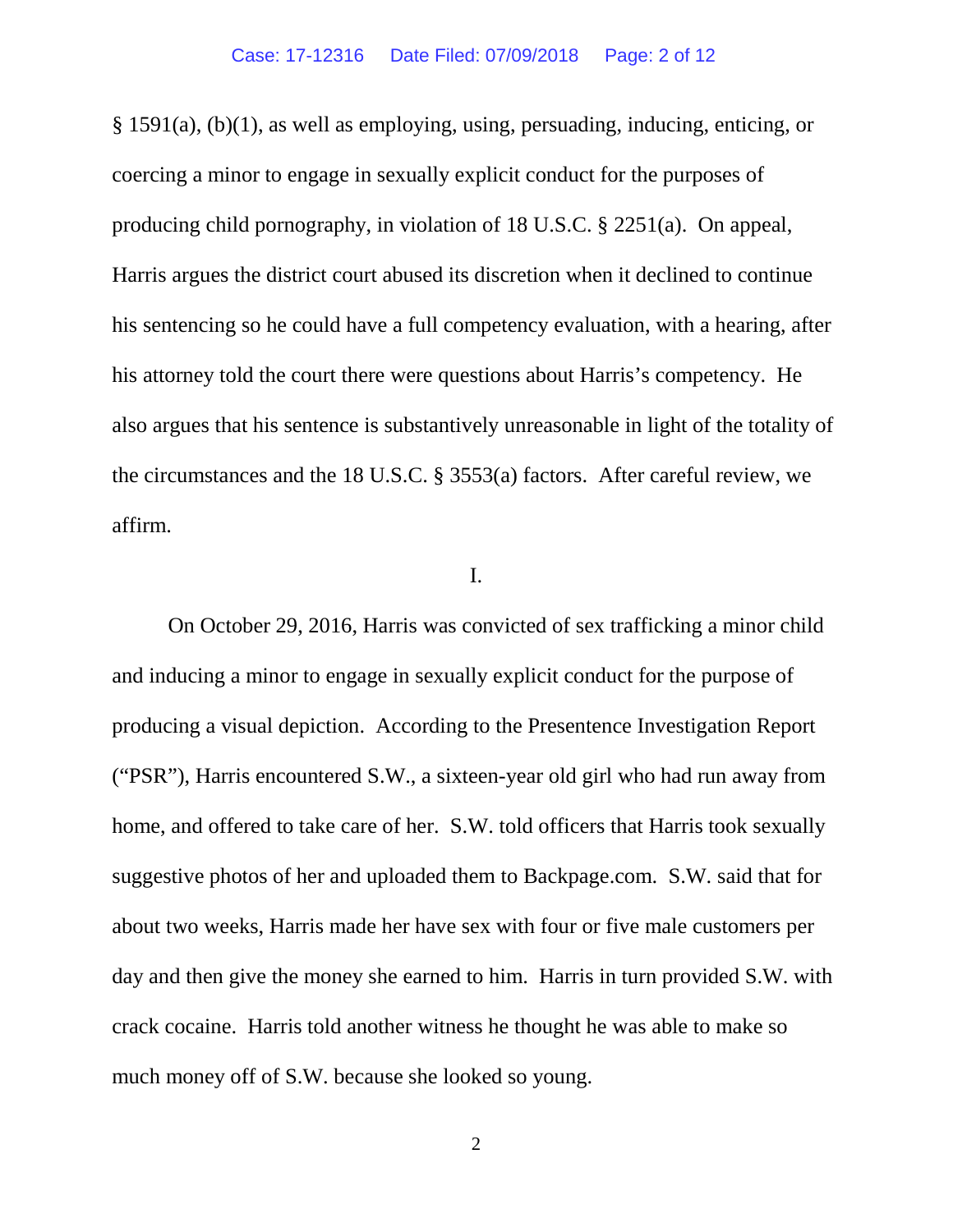#### Case: 17-12316 Date Filed: 07/09/2018 Page: 3 of 12

After the verdict but before sentencing, Harris's trial counsel filed a motion to withdraw based on irreconcilable differences, which the magistrate judge granted. Harris's new attorney moved to continue sentencing a number of times, citing a need to familiarize himself with the trial record and to evaluate possible mitigation evidence. In one motion, counsel said he had intended to pursue a competency evaluation of Harris, but that he "no longer is of the opinion that competency is an issue based upon his interaction with the Defendant."

Harris's PSR calculated his advisory guideline range to be life imprisonment. The PSR also described Harris as receiving Social Security disability benefits since age 5 "due to learning disabilities." The PSR reported that Harris said he could not read, write, or spell, and suffered from anxiety and panic attacks.

Harris's attorney moved for a downward departure. In support, he attached an evaluation from 2011 that described Harris as having an IQ score of 55, meaning his "level of intellectual functioning is equal to or better than that of 0.1 percent of same-age peers." Also attached was documentation that Harris qualified for Social Security disability payments "for attention deficit hyperactivity disorder and mental retardation."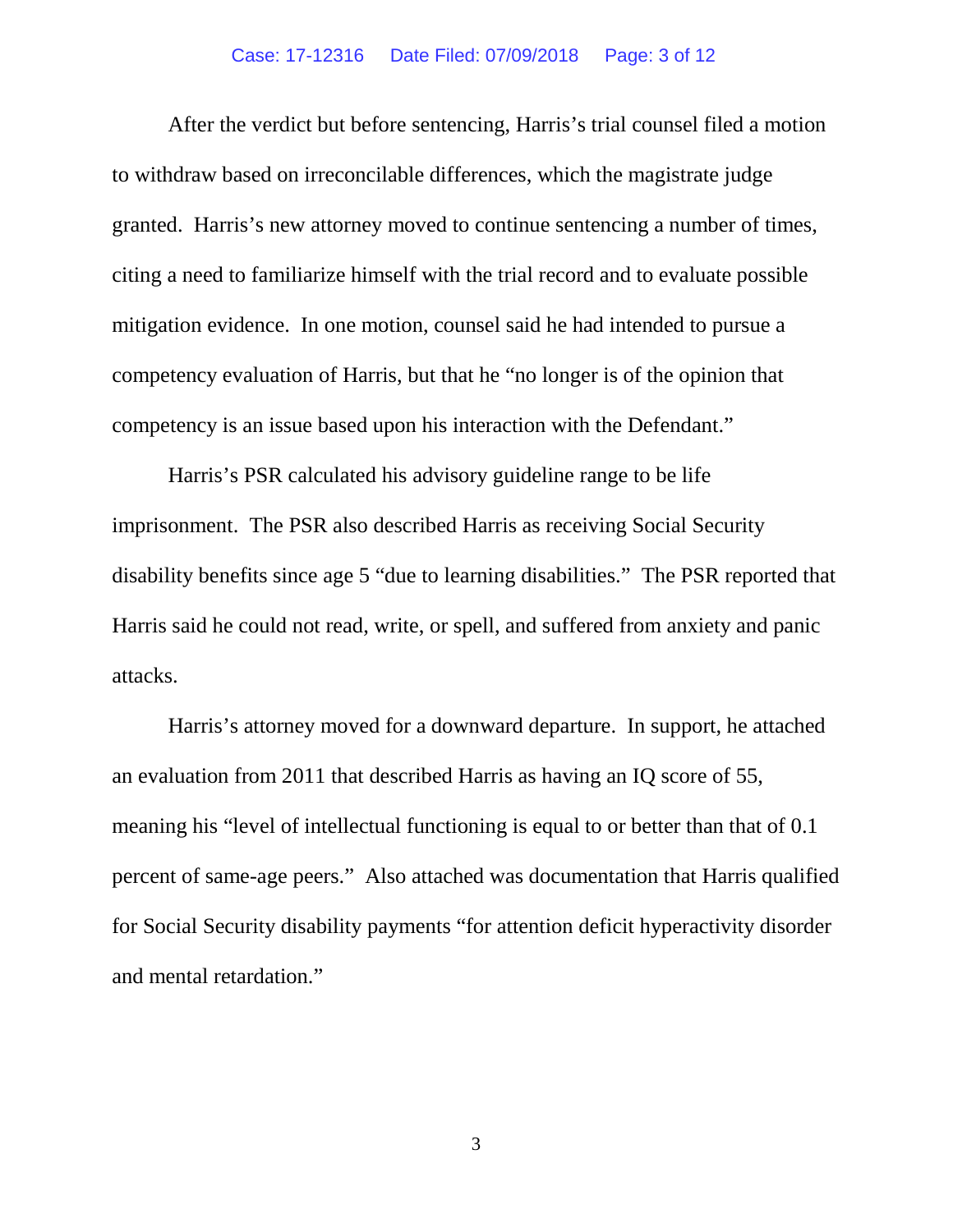Harris's sentencing hearing was held on May 15, 2017. At the hearing,

Harris's attorney asked to speak with the court on an ex parte basis. Counsel told

the judge he was "not comfortable going forward today." Counsel said:

I'm not sure that he understands—I've had plenty of clients that don't agree with my advice. But this just feels different. And it's not that he does not just solely disagree. I don't and I'm not convinced that he understands what I'm telling him, Judge. I've provided objective documentation to show that he has a very, very low ability to understand. He has a very low functioning level.

After the court asked him to clarify, counsel said: "I don't know that [Harris is] capable of following my advice. And so the only thing that I would think to be prudent is to have a competency evaluation done, a thorough one." Counsel said he had met with Harris approximately ten times before the sentencing hearing. Counsel said a competency evaluation had not been completed before because Harris had previously refused to meet with a doctor, but that Harris had finally agreed to meet with a doctor the weekend before sentencing. Counsel said the doctor had not completed a formal evaluation but provided notes from his meeting with Harris. Counsel concluded:

[B]ased on my discussion with him this afternoon . . . and his reaction, based on my discussion with his family prior to today and last week on last Wednesday, I believe it was—I just don't think it's the right thing for me to not bring it to the Court's attention. And I don't think it's the right thing for him to not at least be evaluated.

The court noted that he had presided over Harris's trial and conducted a colloquy with him about his choice not to testify, and that he had had no concerns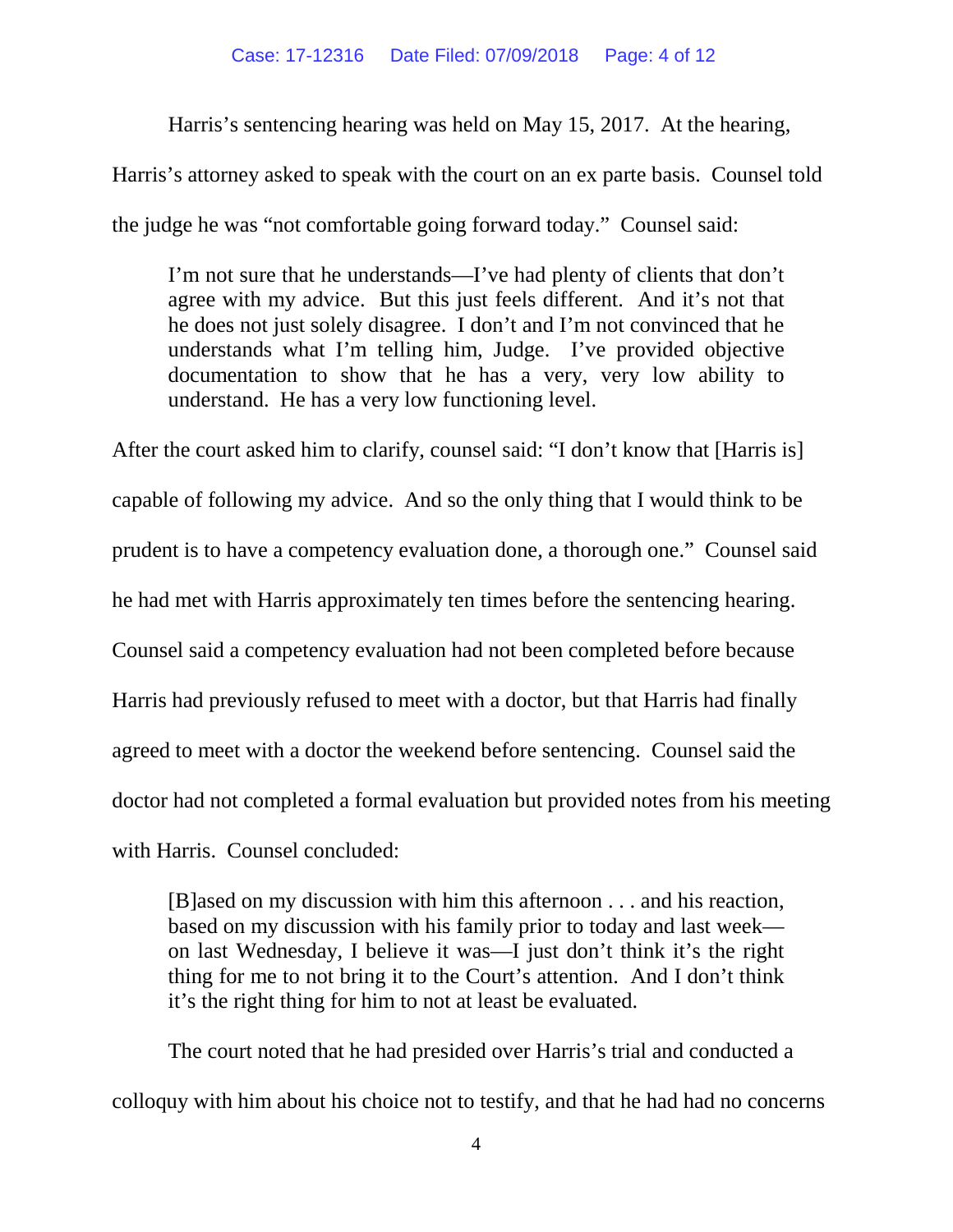during trial that Harris might not be competent to proceed. The sentencing judge then addressed Harris:

THE COURT: Do you understand why you're here in the court today? THE DEFENDANT: No, sir. THE COURT: Pardon me? THE DEFENDANT: No, sir. THE COURT: You don't know that you're here for sentencing? THE DEFENDANT: No, sir. I don't know what's going on. I just know I'm here today.

The court then brought the government back in. The court stated that it did not find Harris's statement to be "particularly credible," but had decided "to continue the sentencing with some regret" so Harris's competency could be evaluated.

The government opposed the continuance. The government noted that Harris's sentencing hearing had been continued a number of times, ostensibly to perform a competency hearing and gather mitigation evidence. The government admitted it had no evidence of Harris's "particular state of mind today," but offered recordings of jail calls to dispute Harris's claims of incompetence.

In particular, the court listened to the recording of a call Harris placed from jail on February 17, 2017, about three months before sentencing. On this call, Harris said the government was "trying to give me life." He clarified that he hadn't received a life sentence, but "that's what the guidelines came out to." He said the probation officer had recommended a life sentence in his report, but that the sentence was ultimately "up to the judge." Harris said there was information in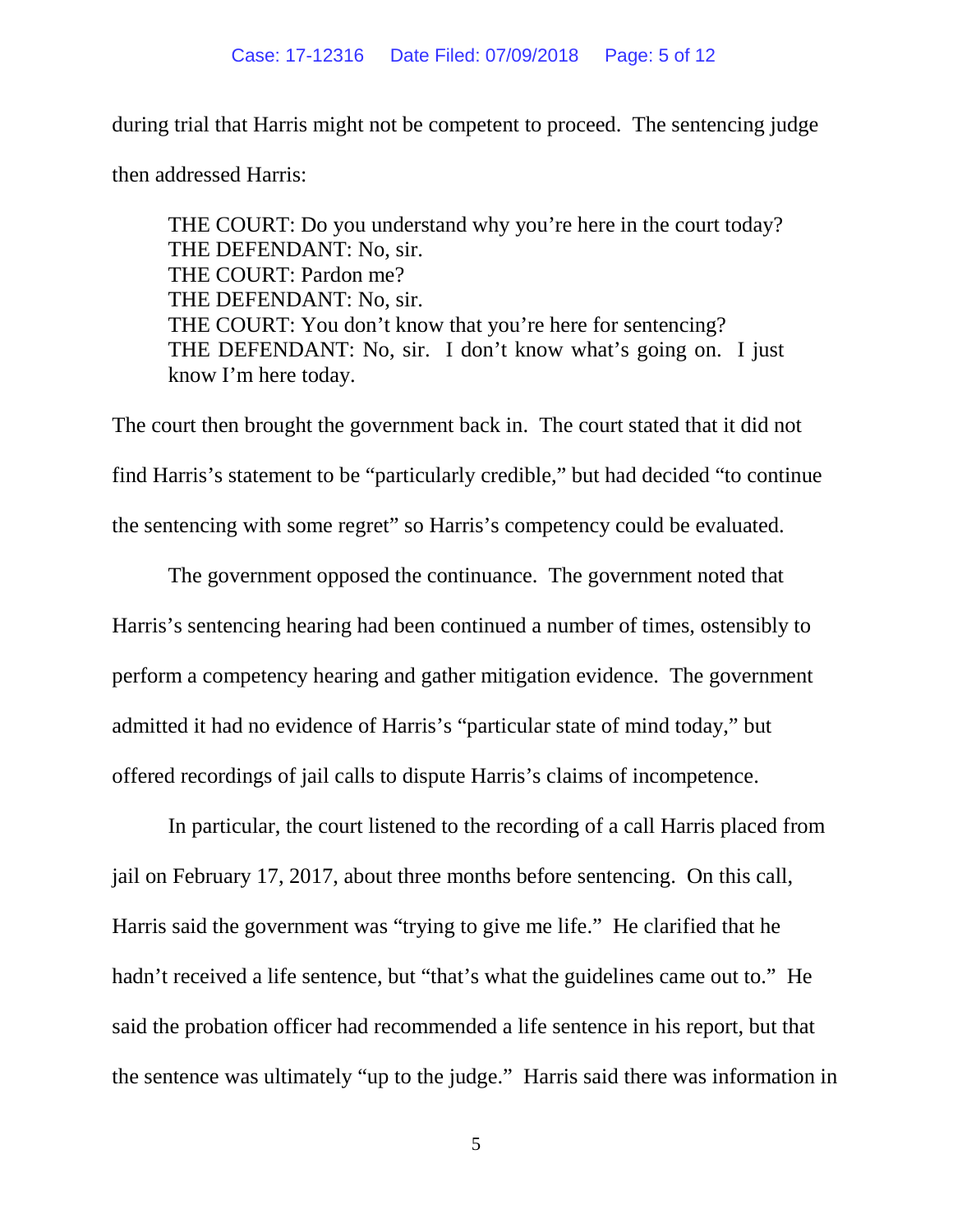the PSR that wasn't presented at trial, and that his attorney was going to object to it.

After reviewing the recordings and other evidence in the record, the court denied the motion to continue sentencing. The court noted that more than ample time had been allowed in order for a competency hearing to be conducted. The court said it had reviewed letters submitted on Harris's behalf, and while some suggested "he may not be—and I'm quoting now—the sharpest crayon in the box, closed quote, none of those letters suggest that Mr. Harris has any type of intellectual infirmity that would prevent him from being competent to proceed with sentencing." The court said it was especially persuaded by the February 2017 phone call recording that Harris was competent to proceed. And while Harris had said that he did not understand the sentencing procedure, the court said "everything else about his demeanor and his response to that question suggests to me otherwise." The court said "it's my assessment that Harris is attempting to manipulate the circumstances to obtain a continuance. And I'm not going to grant it."

The court proceeded to sentence Harris. The government asked for a onelevel downward variance, suggesting that a life sentence was harsher than necessary given the facts of the case. The government suggested that a sentence between 30 and 40 years would be appropriate. Defense counsel argued that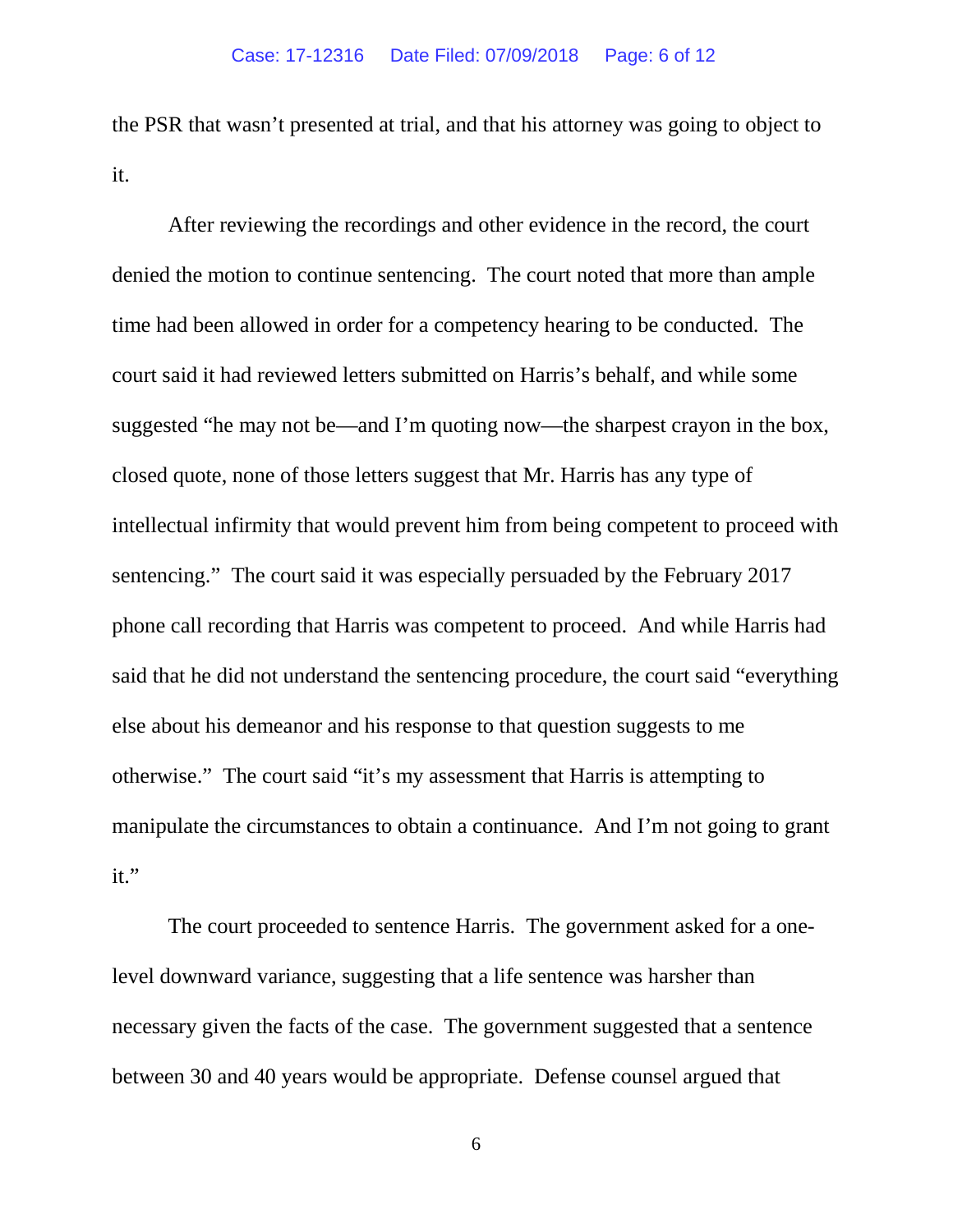#### Case: 17-12316 Date Filed: 07/09/2018 Page: 7 of 12

Harris's young age and low mental functioning warranted an even further downward departure. He asked that the court sentence Harris to the mandatory minimum 15-years imprisonment. The court then addressed Harris. Harris said, "I'm just telling you, sir, I don't really in my heart—I don't really know what's going on right now. I'm just lost. Really, I'm asking you to help me because I don't know what's going on. I don't understand nothing."

The court sentenced Harris to 360-months imprisonment. In doing so, the court said it considered the § 3553 factors. In particular, the court noted Mr. Harris's age and his diminished mental capacity on the one hand, and on the other hand, Mr. Harris's long criminal history and the seriousness of the crime, which the court concluded required a "certain sophistication" to pull off. This appeal followed.

## II.

We review a district court's failure to order a hearing on a defendant's competency for an abuse of discretion. See United States v. Wingo, 789 F.3d 1226, 1236 (11th Cir. 2015).

The Due Process Clause of the Fifth Amendment requires that a defendant be mentally competent to be tried or convicted. United States v. Rodriguez, 751 F.3d 1244, 1252 (11th Cir. 2014). "Whether the defendant is competent is an ongoing inquiry; the defendant must be competent at all stages of trial," including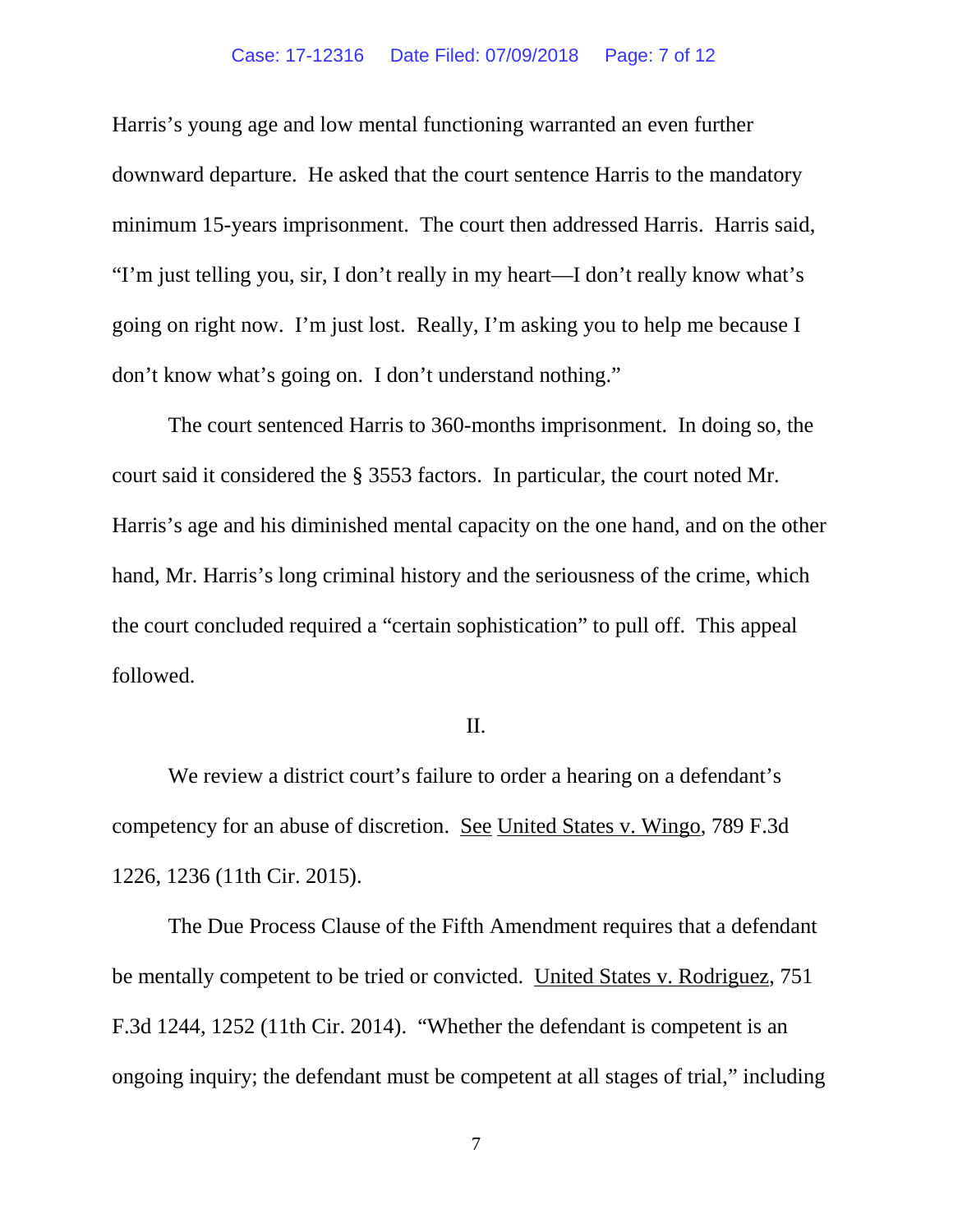sentencing. See United States v. Rahim, 431 F.3d 753, 759 (11th Cir. 2005) (per curiam). The standard of competence is "whether the defendant has sufficient present ability to consult with his lawyer with a reasonable degree of rational understanding," and whether the defendant has a rational and factual understanding of the criminal proceedings. Rodriguez, 751 F.3d at 1252 (quotation omitted). "Evidence of incompetence must indicate a present inability to assist counsel or understand the charges. Absent evidence of such an inability, evidence of low intelligence, mental deficiency, bizarre, volatile, or irrational behavior, or the use of anti-psychotic drugs is not sufficient to show incompetence to stand trial." Pardo v. Sec'y, Fla. Dep't of Corr., 587 F.3d 1093, 1101 (11th Cir. 2009) (quotation and citation omitted).

Once a district court receives information that "raises a bona fide doubt" about the defendant's competence, the court must follow the procedures set forth in 18 U.S.C. § 4241. Wingo, 789 F.3d at 1235 (quotation omitted). Section 4241 provides that:

At any time after the commencement of a prosecution for an offense and prior to the sentencing of the defendant . . . the defendant or the attorney for the Government may file a motion to a hearing to determine the mental competency of the defendant. The court shall grant the motion, or shall order such a hearing on its own motion, if there is reasonable cause to believe that the defendant may presently be suffering from a mental disease or defect rendering him mentally incompetent to the extent that he is unable to understand the nature and consequences of the proceedings against him or to assist properly in his defense.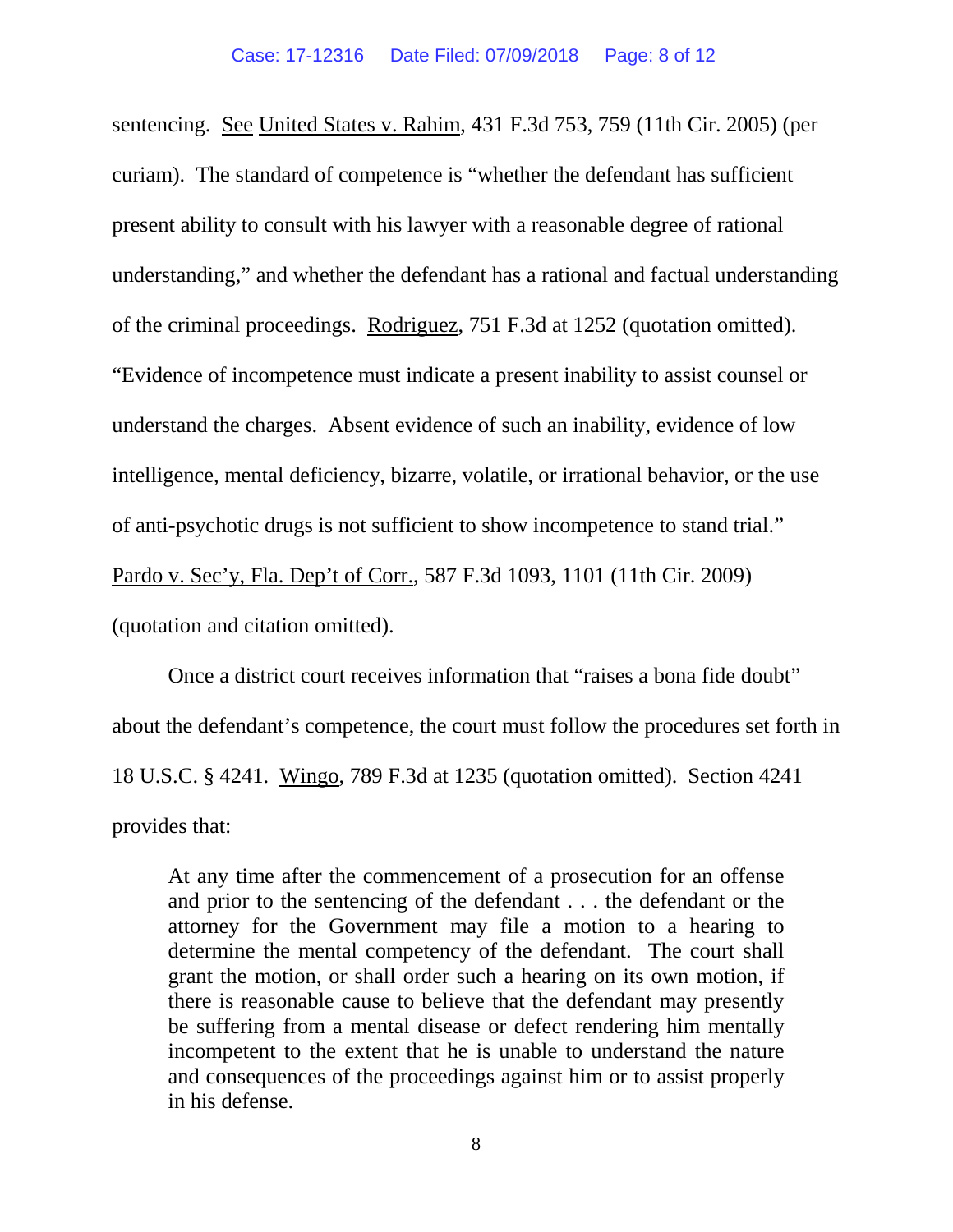### 18 U.S.C. § 4241(a).

We consider three factors in determining whether information presented to the district court establishes a bona fide doubt regarding the defendant's competence: "(1) evidence of the defendant's irrational behavior; (2) the defendant's demeanor at trial; and (3) prior medical opinion regarding the defendant's competence to stand trial." Wingo, 789 F.3d at 1236. "[E]ven one of these factors standing alone may, in some circumstances, be sufficient" to create a bona fide doubt regarding competence, but there are "no fixed or immutable signs which invariably indicate the need for further inquiry to determine fitness to proceed." Drope v. Missouri, 420 U.S. 162, 180, 95 S. Ct. 896, 908 (1975).

We now apply the three factors to consider whether the district court abused its discretion in finding no bona fide doubt as to Harris's competency. First, as to irrational behavior, Harris put forward no evidence of particular irrational acts. Instead, his attorney expressed concerns about Harris's ability to understand, and Harris himself stated he did not understand the proceedings. But the letters presented on Harris's behalf and the recordings of Harris's calls do not support these claims. In particular, during Harris's February 2017 call he expressed a clear understanding of the sentencing process. Second, as to Harris's demeanor during the proceedings, the court noted it had observed Harris' demeanor and interacted with him throughout trial and had had no concerns about his competency to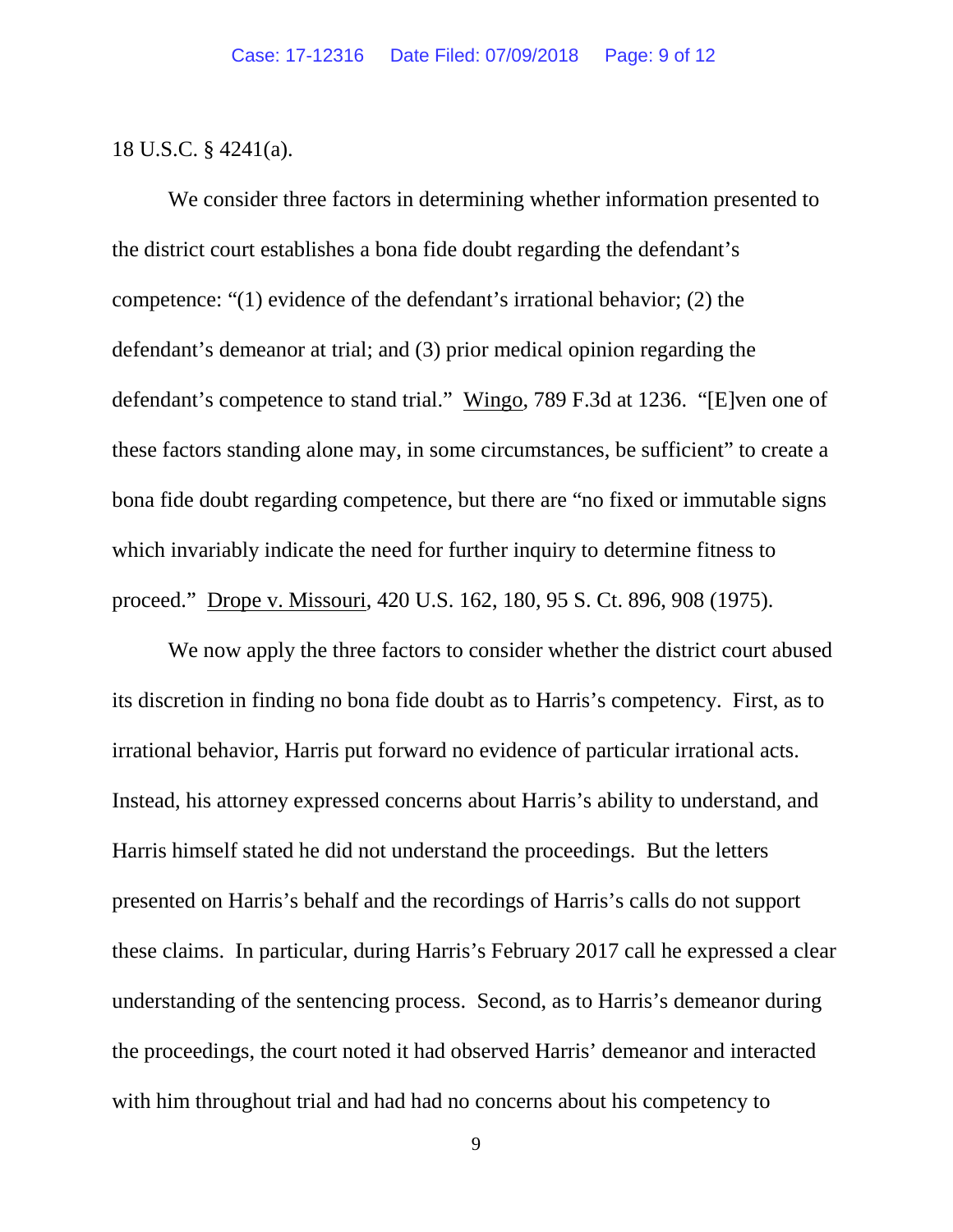proceed. At sentencing, the court also remarked that while Harris said he did not understand what was going on, "everything else about his demeanor and his response to that question suggests to me otherwise." And third, as to prior medical opinions regarding competence, while Harris's attorney submitted some previous medical evaluations speaking to Harris's low intelligence, none of those records suggested that Harris was incompetent to proceed. See Pardo, 587 F.3d at 1101.

On this record, we cannot say the district court abused its discretion in declining to order such an evaluation. In Wingo, this Court concluded that it was an abuse of discretion for a district court not to sua sponte order a competency evaluation when there was "strong medical evidence" to suggest the defendant was incompetent and that evidence was "corroborated by multiple witnesses' anecdotes about their real-world interactions" with the defendant. Wingo, 789 F.3d at 1237. No such evidence was presented here. The statements by Harris's attorney that he did not believe his client to be competent were accompanied by no detail suggesting what led him to that conclusion. And Harris's statements that he did not understand the sentencing process were contradicted by the recording of his earlier phone call, during which he showed a firm grasp of that process. While it is true that the competency inquiry is an ongoing one, and a defendant may come in and out of competency, see Drope, 420 U.S. at 181, 95 S. Ct. at 908, Harris presented the court with nothing to suggest his mental condition deteriorated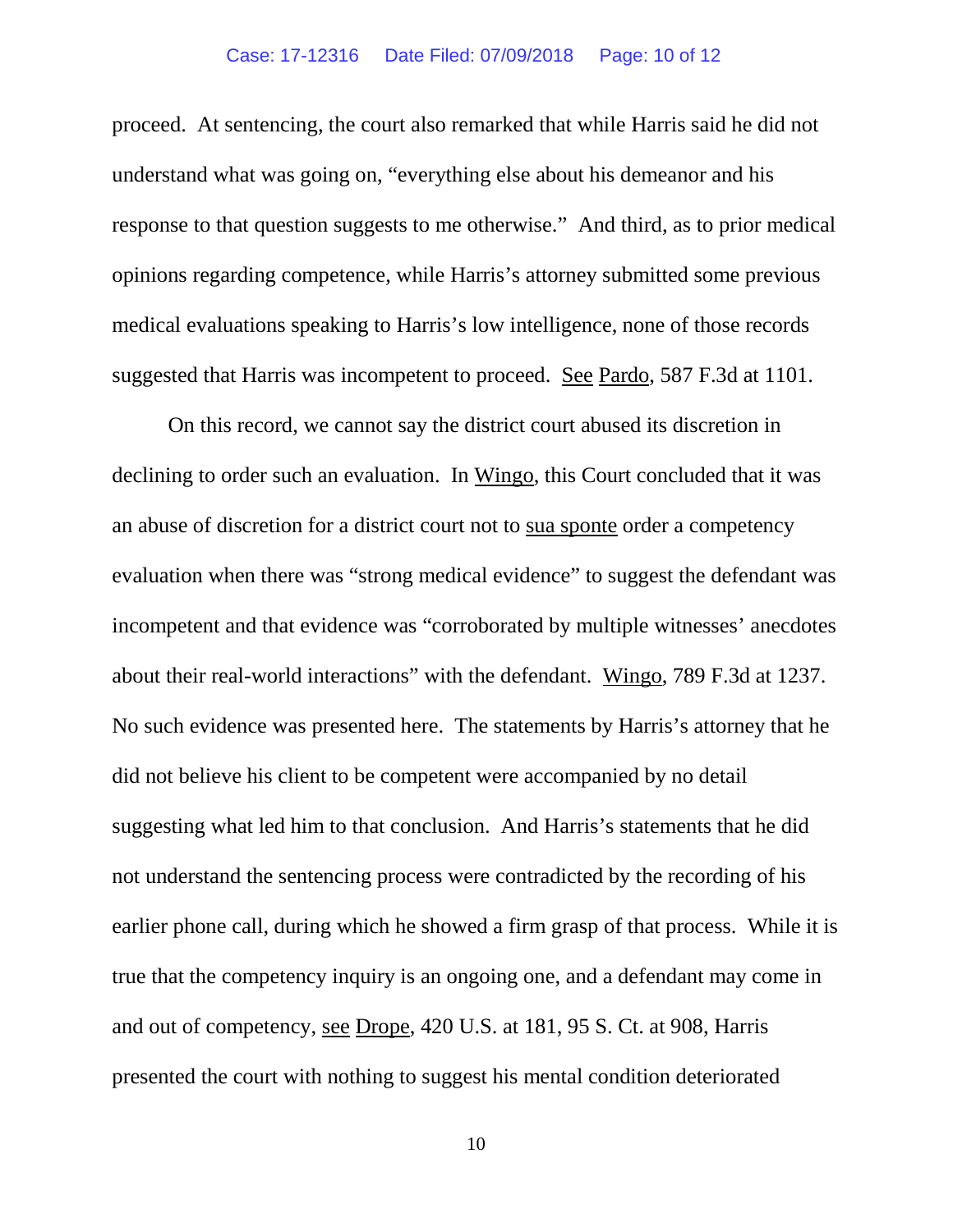between when he appeared at trial, made his phone calls from jail, and then appeared at sentencing. In the end, the district court found Harris's statements not to be credible. Considering all the facts before the court, this was no abuse of discretion.

#### III.

We review the reasonableness of a sentence "under a deferential abuse-ofdiscretion standard." Gall v. United States, 552 U.S. 38, 41, 128 S. Ct. 586, 591 (2007). "The review for substantive unreasonableness involves examining the totality of the circumstances, including an inquiry into whether the statutory factors in § 3553(a) support the sentence in question." United States v. Gonzales, 550 F.3d 1319, 1324 (11th Cir. 2008) (per curiam). These factors include, among other things, the nature and circumstances of the offense, the history and characteristics of the defendant, the need to reflect the seriousness of the offense, and the applicable guidelines range. See 18 U.S.C.  $\S 3553(a)(1)$ –(7). The district court must impose a sentence sufficient, but not greater than necessary, to comply with these factors. See id. § 3553(a). The weight given to any specific § 3553(a) factor is committed to the discretion of the district court. Gonzales, 550 F.3d at 1324.

The party challenging the sentence must show it is substantively unreasonable. See United States v. Victor, 719 F.3d 1288, 1291 (11th Cir. 2013). "A district court abuses its discretion when it (1) fails to afford consideration to